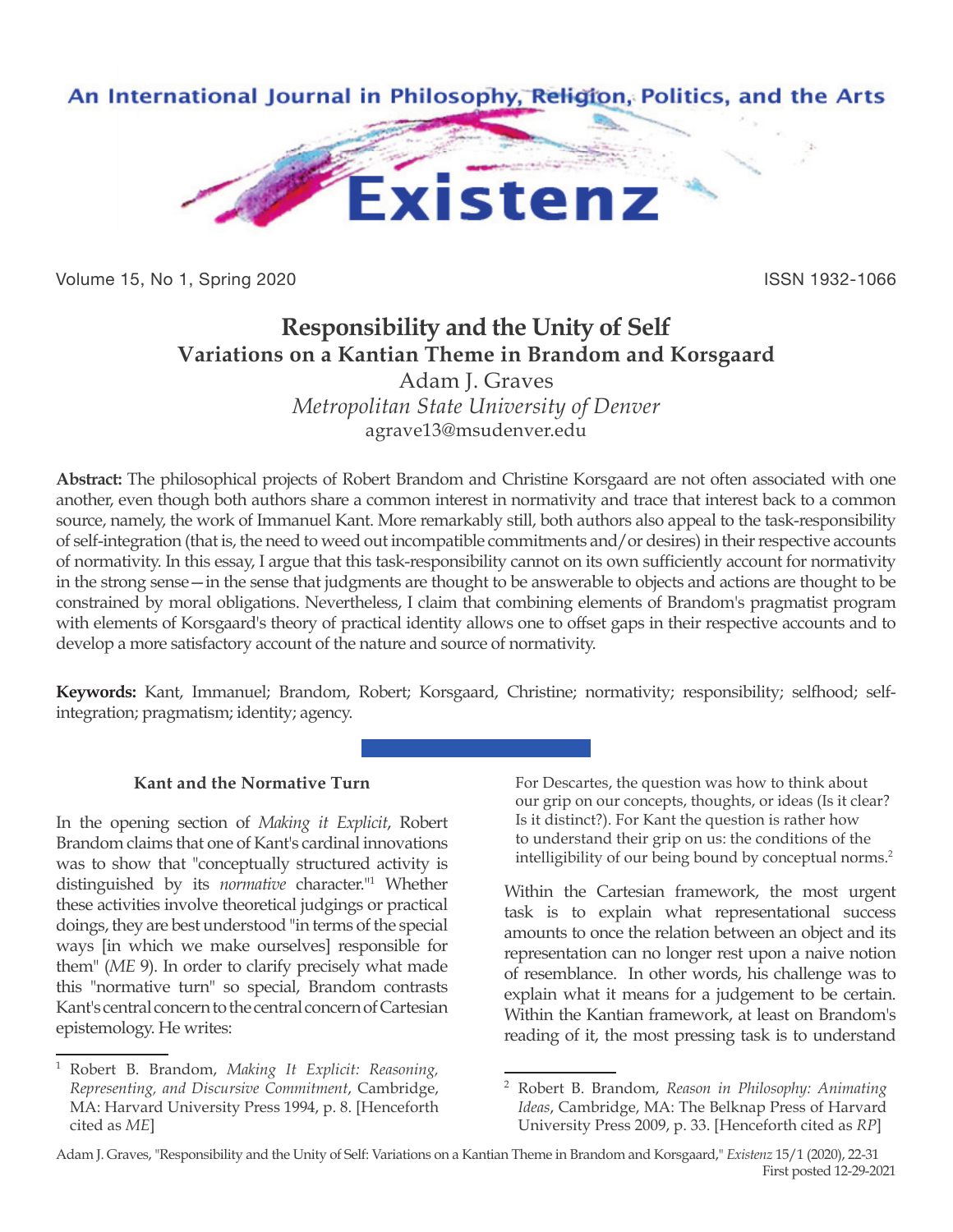the nature of normativity itself—"the bindingness or validity (*Verbindlichkeit*, *Gültigkeit*) of conceptual norms" (*RP* 33), the special ways we are made responsible (and thus liable to normative assessment) as a result of the rules (for example, of appropriate application) that are implicit in the concepts humans employ in their theoretical commitments and practical undertakings. In other words, Kant's challenge is to explain what it means for a judgement or action to be necessary.3

Brandom is not alone in characterizing Kant's legacy in terms of a normative turn, which places questions of necessity, obligation, and responsibility on center stage. Christine Korsgaard's work, though more narrowly focused upon moral psychology, represents a variation on the same theme. On her account, Kant's conception of autonomous agency provides the makings of a solution to an heretofore insolvable puzzle regarding the nature, source and justification of the authority implicit in one's experience of moral obligation, one's sense that something ought to be done or believed. Korsgaard is rightly dissatisfied with many of the classical ways of explaining normativity's source. On the one hand, the so-called voluntarists who attempt to trace obligation back to the commands of an authoritative legislature are no less doomed than, say, Plato's Euthyphro; while, on the other hand, the substantive realists who seek intrinsically normative entities are either faced with an infinite regress (for what makes those entities normative?) or must engage in a bit of alchemy, hoping in vain to transform "what is the case" into "what ought to be."4 The distinctive advantage of the Kantian approach, as understood by Korsgaard, is that it shows how normativity arises directly out of the very nature of practical selfhood itself—it shows that a unified self, one that acts as an autonomous agent rather than a mere heap of garbled impulses or desires, is one that makes itself genuinely responsible to principles which it imposes on itself, rather than to principles imposed upon it by a foreign legislative authority or by independently existing entities.

The fact that two prominent American philosophers cite Kant as the chief inspiration for their respective theories of normativity is perhaps not all that surprising. What is surprising is just how little attention has been paid to the seemingly obvious overlap between their respective projects. Despite the fact that they enter Kant's kingdom through different gates and for wholly different purposes, the similarities between Korsgaard and Brandom remain rather striking. I will explore here just one of these similarities—namely the connection between responsibility and selfhood, or more specifically, the indispensable role responsibility is said to play in the formation of a unified self. $5 \text{ My}$ interest in staging this imaginary dialogue between Brandom and Korsgaard goes beyond the merely academic enterprise of noting a resemblance. I argue that their respective stories can be told in a manner that reveals their complimentary nature. Korsgaard's understanding of the relation between practical identities and the formal requirements of autonomous selfhood supplies an explanation of the strong sense of obligatoriness in the practical domain which seems to be missing in Brandom; while Brandom's pragmatist framework provides, in turn, a metalanguage for understanding the social conditions that underwrite this kind of obligation.

Allow me to begin by clarifying what I mean by normativity. Wherever norms are concerned one finds three interdependent components: (a) a kind of necessity associated with binding obligations, that is, the sense of ought that genuinely obliges but does not compel; this kind of obligation implies (b) a standard of assessment, such as rules regarding the appropriate use of a concept or the correct formulation of a maxim; and this in turn suggests (c) the possibility of either success or failure. In other words, norms not only entail a kind of necessity, but they also imply standards and presuppose fallibility (that is to say, the possibility of failing to meet those standards). These are the three legs of normativity. In the absence of components (b) and (c), normative force would become indistinguishable from natural or causal forms of necessitation, and the idea of normativity would ultimately collapses upon itself.

<sup>3</sup> Brandom points out that necessity (*Notwendigkeit*) should be understood in terms of *deontic* rather than *alethic* modality, since what Kant has in mind is the manner in which judgement and action are bound by laws (*ME* 10).

<sup>4</sup> These are admittedly rather hasty dismissals, at least as I have articulated them here. For a more nuanced treatments of these classical accounts, see Christine M. Korsgaard, *The Sources of Normativity*, Cambridge University Press 1996, pp.21-47. [Henceforth cited as *SN*]

<sup>5</sup> Curiously, Kant himself never made this connection explicitly—and so drawing the connection requires one to attend to the spirit rather than the letter of Kant's corpus. Arguably this spirit animates both of their projects.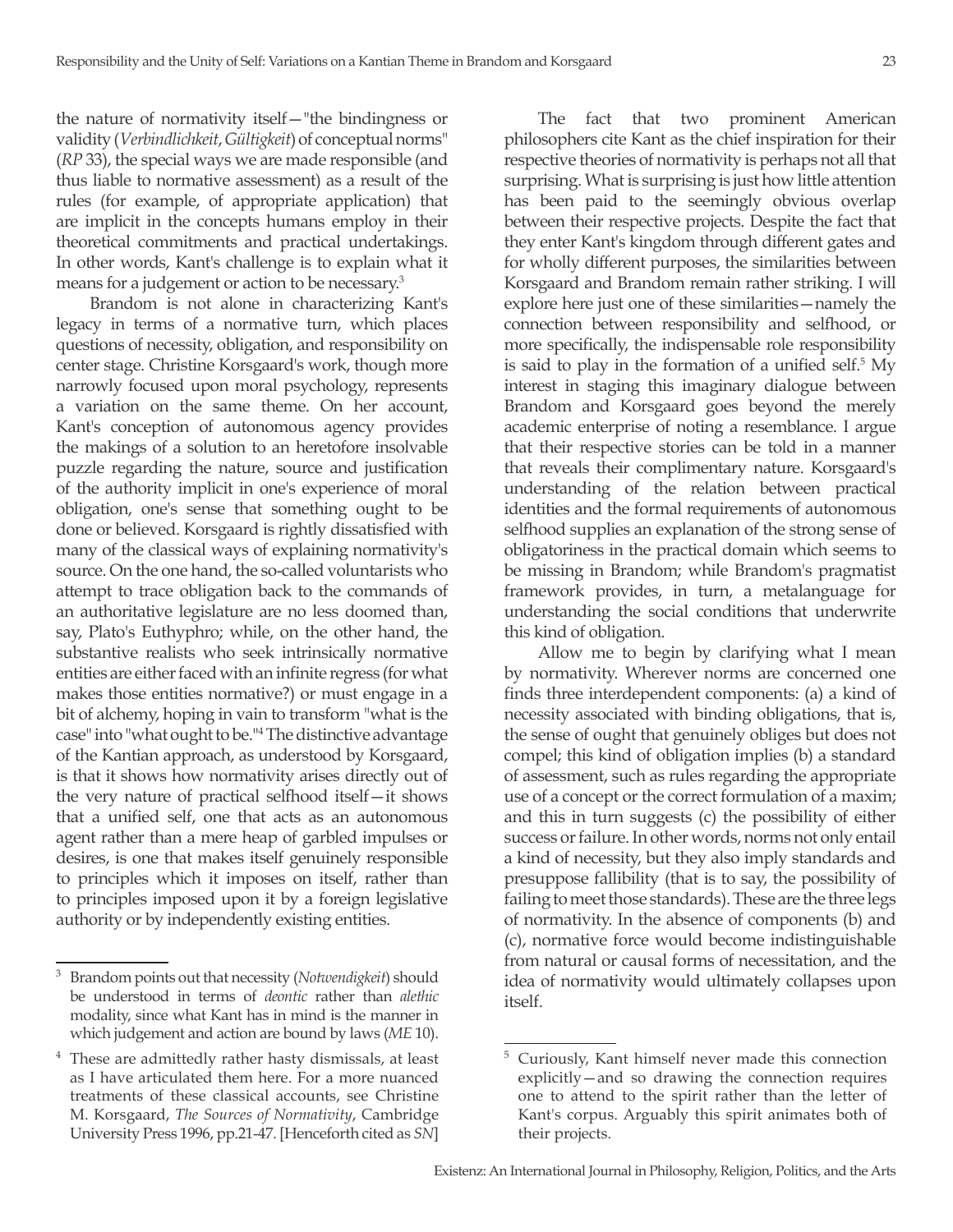#### **Responsibility and Self-Integration**

According to Brandom, the kind of responsibility one undertakes in making judgements or forming maxims involves an obligation to integrate those new commitments with the whole that comprises one's previous commitments (*RP* 35). "Engaging in that activity" obliges one to "weed out materially incompatible commitments" and ultimately "produces, sustains, and develops a synthetic unity of apperception: a *self* or *subject*" (*RP* 36). This notion of self is not some extraneous feature of Brandom's semanticpragmatist program, but rather it is essential to the very intelligibility of his account of the social practice of deontic scorekeeping that underwrites normativity in the first place:

The notion of one performer who is responsible for two different claims is implicit in the practical acknowledgement of relations of inferential consequences among claims. One interlocutor is not responsible for the inferential consequences of commitments undertaken by another; such consequence relations govern only the commitments of a single interlocuter. [*ME* 559]

In other words, the so-called scorekeeping practice of tracking normative statuses (or of assessing the compatibility of commitments and their inferential consequences), which is so central to Brandom's version of semantic pragmatism, initially arises only under the condition that certain attitudes or commitments are recognized as having been undertaken by individual selves. Responsibility is always bound up with the responsibility of being a unified self. Hence, the coherence of selfhood is correlative to that of social practice.6

My chief concern with Brandom's characterization of this integrative notion of responsibility has to do with its potential application to the practical (moral) dimension of human experience and the relatively weak form of necessity seemingly implied therein. In other words, I am concerned above all with the first leg of normativity mentioned above: and, specifically,

whether the form of necessity implied by the taskresponsibility of integration sufficiently obligates or binds an agent in the relevant sense. I suspect that it does not. Brandom's more nuanced theory about the objectivity of conceptual contents might be read, however, as providing a framework within which a stronger form of obligation can be advanced within certain contexts. In the following section I explain how Brandom's understanding of objectivity as a structural feature belonging to each individual scorekeeping perspective helps explain why judgements about objects (or judgments with representation purport) are bound by norms in the relevant sense. I will also argue that such an account cannot, on its own, explain how or why one's actions are similarly constrained by a sense of obligation (since moral obligations have little to do with objective correctness in the sense of representational purport).

#### **Theoretical and Practical Normativity in Kant**

It might prove helpful to begin by contrasting the kind of responsibility that the deployment of concepts seemingly entails within a roughly Kantian framework to the kind of integrative task-responsibility envisioned by Brandom. Keeping within Brandom's idiom, we might say that the metaphysical deduction of the categories represents Kant's own effort to explicate what one is in fact already committed to insofar as one takes oneself as having any empirical cognition, that is, any representations of objects; whereas the transcendental deduction justifies that commitment by establishing the objective validity of the categories (that is, their application to objects) on the basis of their indispensable synthetic role in transcendental apperception, which might accompany any such representation. Given these *a priori* concepts, the task of integrating future theoretical endorsements (or judgements about empirical objects) with the whole of one's previous commitments or beliefs is always already circumscribed by antecedent commitments that are implicit in all such objective knowledge claims. In other words, it would appear that some norms are already present at the beginning if not strictly before judgments are made, then at least from the very moment one enters into the game of making judgments. Brandom writes:

This is part of what Kant means by calling [the categories] "pure" concepts...and saying that our access to them is "a priori"—in the sense that the ability to deploy them is presupposed by the ability to deploy any concepts. [*RP* 55]

<sup>6</sup> Apparently, this move in Brandom depends upon the existence of being capable of making (or expressing) such commitments, and also on a social order in which those commitments are recognized or at least, in principle, recognizable. One is responsible only for the inferential consequences of commitments one has made, or one is recognized by others as having made them.

<sup>24</sup> Adam J. Graves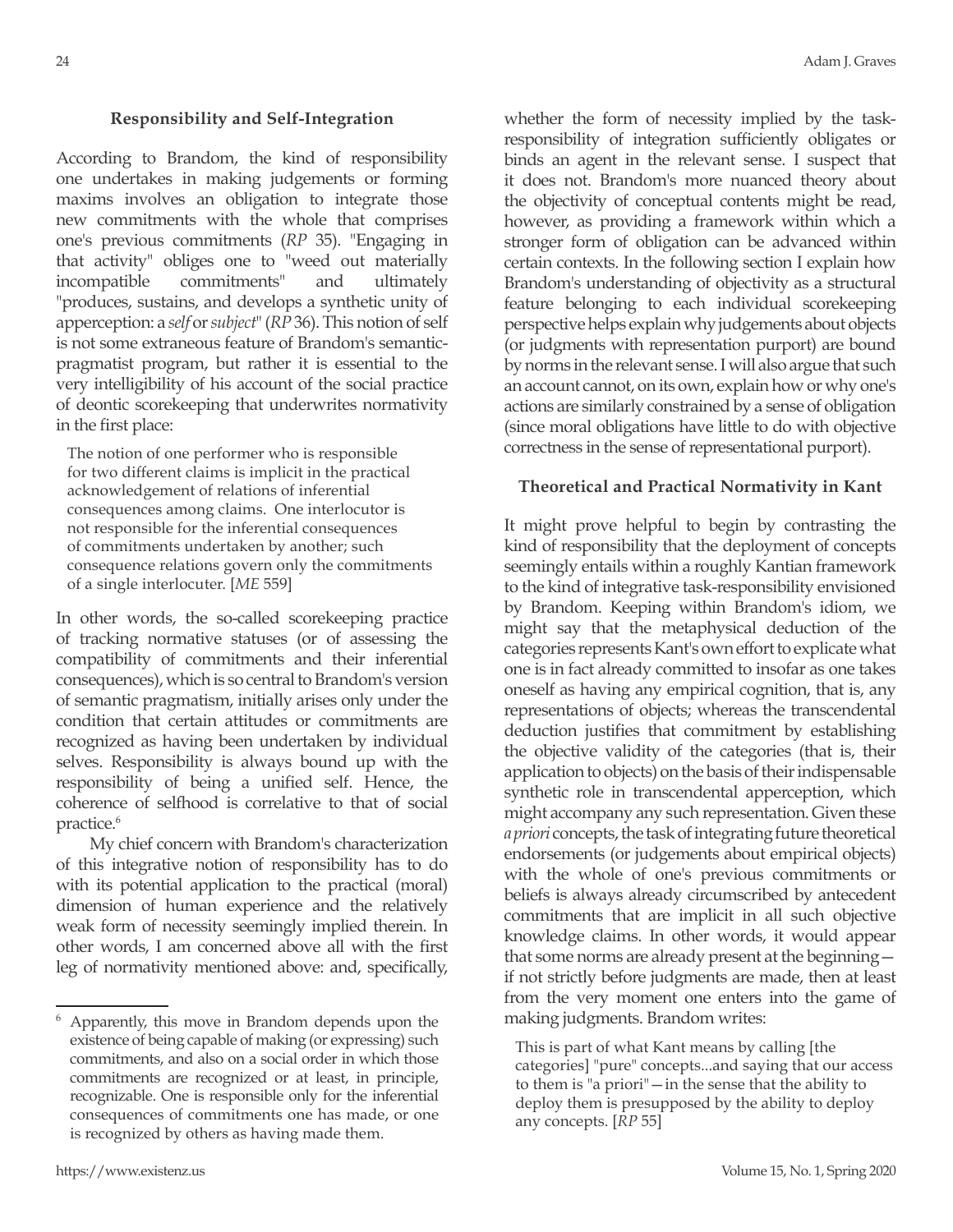So, when it comes to theoretical judgments, Kant claims that normativity gets its grip on us by way of what is already conceptually implicit in all such judgment namely, the *a priori* concepts of the understanding.

Kant might also be read as saying that the moral law performs a parallel function within the practical domain: whereas the concepts of the understanding represent necessary conditions for the cognition of objects, pure practical concepts (or the objective principles of volition) determine necessary conditions under which an autonomous will (and, thus, genuine agency) first becomes possible.<sup>7</sup> Just as judgments are bound by the application of pure concepts of the understanding insofar as one is a knower of objects, so too one's actions must be circumscribed by the pure principles of practical reason insofar as one is a genuinely autonomous agent. In either case, the transcendental demands placed upon knowers and doers precede any of the particular demands issuing from the specific judgments and actions one makes precisely because these demands articulate necessary conditions for claiming representative purport or autonomous agency.

It is important to note, however, that these conditions, though constitutive for cognition and action, exhibit precisely the kind of necessity rightly associated to normativity since they not only imply the work of spontaneity but also certain standards of application, which may or may not be met. Though they oblige, they do not compel. One can, after all, fall short of grasping an object, as in the case of the theologian's transcendental misapplication of the categories in the cosmological argument,<sup>8</sup> or fail to adopt a permissible maxim, as in the case of the dishonest person who makes a false promise in order to secure a loan.9 Within this Kantian picture, the responsibility to integrate or reconcile past and present commitments is itself always already bounded by requirements pertaining to the deployment of pure concepts—in both the theoretical

and practical domains. In the absence of this additional constraint, nothing aside from the rather weak requirement to maintain the internal coherence of one's commitments could underwrite the sense of obligation associated with normativity.

In case it is not already obvious why I claim that theories of integrative responsibility which lack additional support (that is, lack some further constraint such as provided by the pure concepts in Kant) are too weak to satisfy the first condition of normativity, consider the following: The judgment of the believer who is prepared to endorse whatever additional claims follow from the conclusion of his erroneous proof of God's existence and the action of a dishonest man who is prepared to carry out his deceptive plan with the outmost consistency could both be described as having achieved some kind of internal coherence; but neither the former's judgement nor the latter's action will satisfy the additional requirement imposed upon us by reason in its practical or theoretical forms. This means that one's obligation to integrate one's future commitments with the whole of one's past commitments is, for Kant, always already grounded in a stronger obligation involving the deployment of pure concepts—an obligation that is stronger because it is genuinely necessary, though not causally necessitating.

## **Self-Integration and One's Answerability to Objects**

Brandom seems to agree that something beyond mere coherence is needed in order to explain the normativity of concepts, but he rejects any view according to which conceptual content is said to be fixed transcendentally, or in advance of the empirical processes in which those very concepts are employed.10 Transposing the Kantian picture into a linguistic key, Brandom argues that it involves a two-staged theory in which semantic questions are thought to be fully settled before epistemological ones arise.<sup>11</sup> And he argues that

<sup>7</sup> Immanuel Kant, *Critique of Practical Reason*, transl. Mary J. Gregor, Cambridge, UK: Cambridge University Press 1997, 5:19-20.

<sup>8</sup> Immanuel Kant, *Critique of Pure Reason*, transl. and ed. Paul Guyer and Allen W. Wood, New York, NY: Cambridge University Press 1998, A609/B637.

<sup>9</sup> Immanuel Kant, *Groundwork of the Metaphysics of Morals*, ed. and transl. Mary Gregor, Cambridge, UK: Cambridge University Press 1998, 4:404. [Henceforth cited as *GMM*]

 $10$  By empirical process I mean the complex social practices governing the application of concepts and the assessment of the commitments (and their various consequences) entailed by those applications. I do not (merely) refer to cooperation of the faculties of spontaneity (concept) and receptivity (intuition).

<sup>11</sup> Robert B. Brandom, *From Empiricism to Expressivism: Brandom reads Sellars*, Cambridge, MA: Harvard University Press 2015, p. 7. [Henceforth cited as *EE*] Indeed, the rejection of foundationalist epistemologies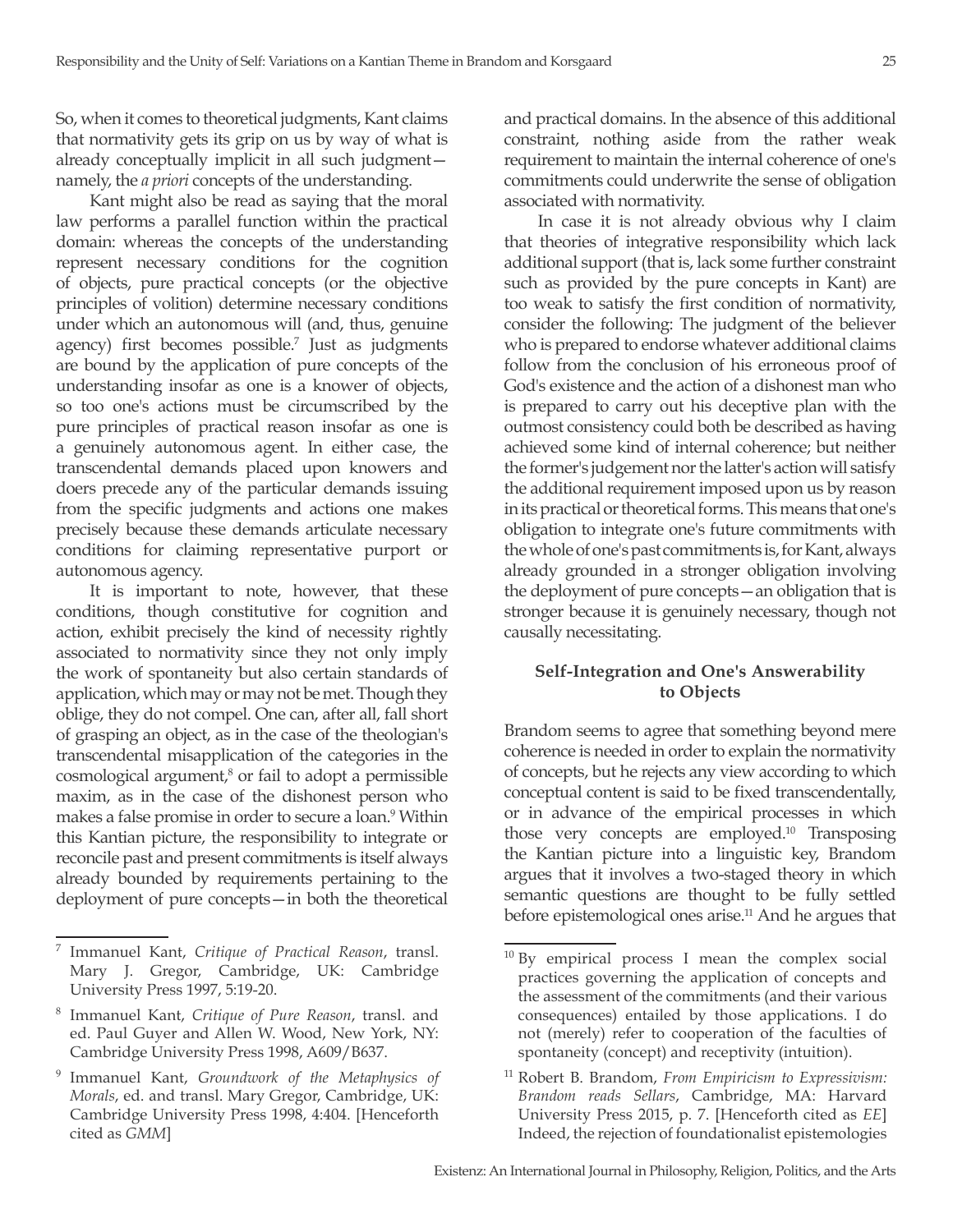this view, in turn, rests on an untenable conception of "semantic purity" that simply fails to explain the bindingness of concepts.12 Brandom asks:

What holds fixed, in advance, the commitments one undertakes by applying [a concept], if its content is wholly up to the "spontaneous" activity of the subject? The Kantian division of semantic and epistemic labor seems unable to exclude the possibility that "whatever seems right to me is right"-in which case the issue of correctness does not get a grip...There is nothing in the picture to confer *determinate* contents on concepts, nor to hold them in place *as*...determinate.13

Brandom's own solution to the problem of establishing this sense of bindingness is to tug Kant in the direction of Hegel, and to suggest that what cannot be accomplished through a division of semantic and epistemic labor at the level of the individual subject may in fact be achieved "by a genuinely *social* division of labor" (*RGH* 13). In one sense, then, Brandom will claim that the objectivity of conceptual norms depends upon meanings fixed by social practices embodied by a community of speakers. So, to cite one of his routine examples, "it is wholly up to me whether I assert that the coin is copper—rather than manganese, say." But, he continues, it is

*not* up to me what else I have committed myself to by claiming that, and what would entitle me to that commitment. The metallurgical experts my community charges with the care and feeding of the concept "copper" will *hold* me responsible for having

which claims that certain privileged representations form an autonomous stratum whose conceptual contents are fixed in advance lies at the heart of the semantic pragmatism program that Brandom tries to generate out of insights supplied by Quine and Sellars. From Sellars, he adopts a healthy suspicion of empiricism's mythological beliefs in sensory datum as a privileged representation. Combined with Quine's lessons about aprioricity, this will also result in a suspicion of the privilege Kant grants to the pure concepts.

 $12$  Brandom sometimes refers to this more geerally as a semantic "atomism," especially when he encounters the corresponding problem on the side of empiricism (*EE* 148-9).

committed myself to the coin's melting at 1084° C., and to have precluded myself from claiming that it is an electrical insulator. [*RGH* 13]

Here are the beginnings of an explanation of how the responsibility involved in integrating one's commitments into a coherent whole might actually entail the appropriate (that is, strong, rather than weak) sense of obligation that I am looking for, an obligation that is no longer anchored by *a priori* concepts, but rather by socially-constituted conceptual norms that place constraints on one's integrative efforts. Determining whether I have successfully rooted out materially incompatible commitments is not just a matter of my own attitudes and beliefs—about, for instance, what I happen to take the word copper to mean—but, rather, it is decided by the socially determined objective content of the concepts I employ, and that content in turn determines what follows from what, and thus what I am in fact responsible for insofar as I employ those concepts. Here, I am responsible in a genuine sense, in spite of the fact that the objective content of concepts is no longer given *a priori*.

Nevertheless, Brandom is well aware of the limitations of intersubjective theories of objectivity that simply privilege the global perspective of the community over and above that of any one of its individual members, or in his words an "I-We" construal of intersubjectivity (*ME* 598-601). Conflating objectivity with what the community as a whole takes to be correct is hardly any better than conflating objectivity with whatever the individual takes it to be. For the possibility that the entire community might itself be wrong in its assessments remains perfectly intelligible, and that possibility cannot be accommodated within a theory that simply dissolves objectivity into a tyranny of the majority, for such tyranny does little more to capture one's sense of objectivity than would a tyranny of subjectivity.14

<sup>&</sup>lt;sup>13</sup> Robert B. Brandom, "Reason, Genealogy, and the Hermeneutics of Magnanimity," p. 12. Online access July 4, 2021, http://www.pitt.edu/~rbrandom/ Texts/Reason\_Genealogy\_and\_the\_Hermeneutics\_ of.pdf. [Henceforth cited as *RGH*]

<sup>&</sup>lt;sup>14</sup> Brandom criticizes Crispin Wright's view about the incorrigibility of communally endorsed applications of concepts. He notes, "There clearly are socially instituted norms of this sort. Whatever the Kwakiutl treat as an appropriate greeting gesture for their tribe…is one; it makes no sense to suppose that they could collectively be wrong about this sort of thing. The question is whether conceptual norms ought to be understood as being of this type" (*ME* 53). And, of course, Brandom thinks there are good reasons to think that they are not.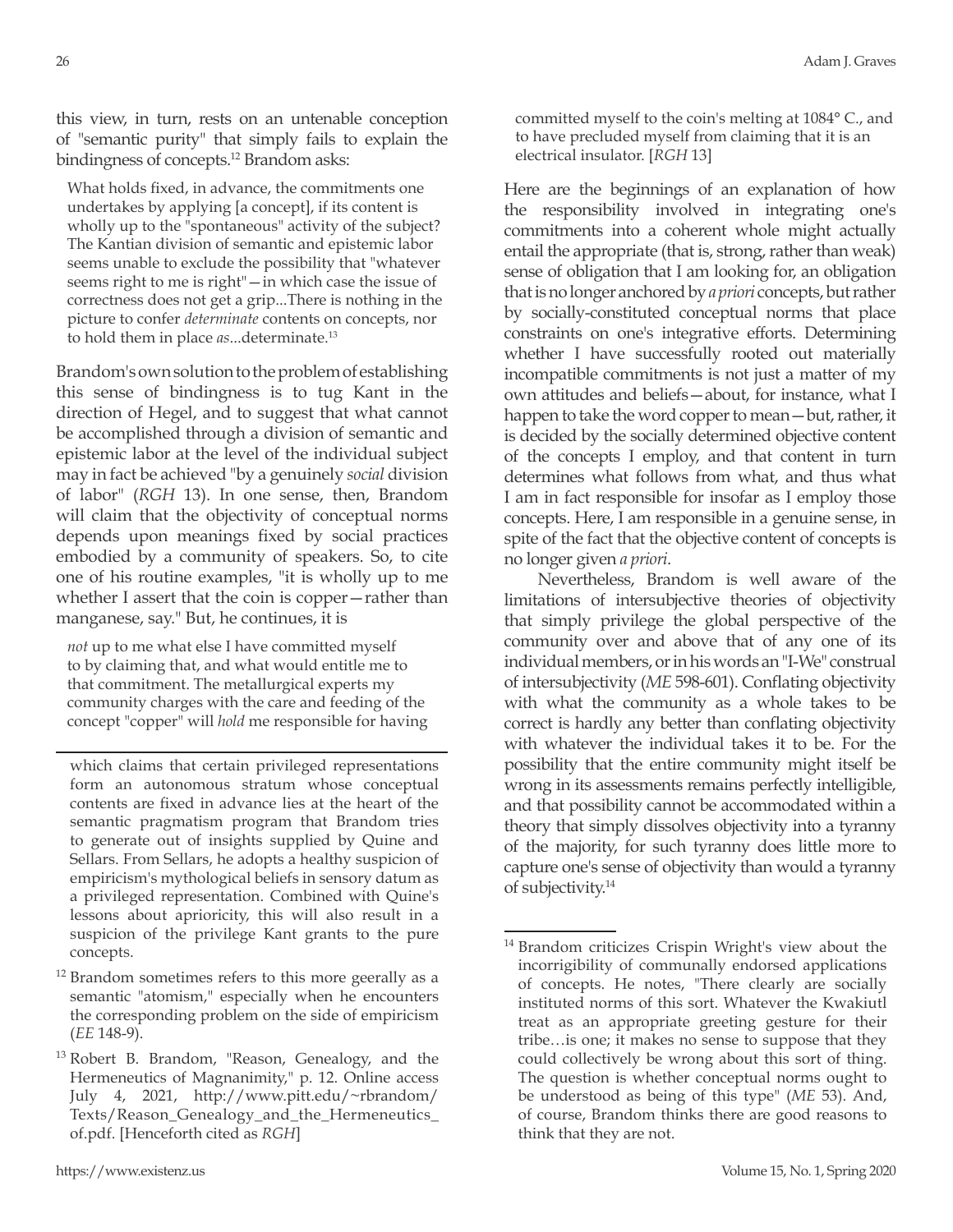It is in accounting for a notion of objective correctness that is neither semantically naïve (that is to say, settled by reference to *a priori* concepts) nor reducible to the endorsements of the community as a whole (that is to say, based on an I-We model of intersubjectivity) that Brandom's own theory of semantic pragmatism shows both promise and originality. His account, as laid out in *Making It Explicit*, relies upon the distinction between *de dicto* and *de re* specifications of propositional attitudes in order to show how the notion of objectivity of conceptual content precipitates out of the scorekeeping enterprise as a kind of structural or formal feature of the scorekeeping perspective itself. Suppose Colonel Mustard is shooting a game of pool in the billiard room with the man who helped him carry off the perfect murder.15 Suppose further that Inspector Japp knows the Colonel is in the billiard room, but he has not the slightest clue that the Colonel is in fact the murderer he has been pursuing all along. A *de dicto* specification of the Inspector's belief that "Colonel Mustard is in the billiard room" contains nothing about the murderer's whereabouts. But the *de re* ascription of the Inspector's belief by his scorekeeping interlocutor (by, say, the accomplice in this case) captures what the Inspector is objectively committed to without even knowing it: namely, that "the Inspector believes 'of the murderer' that he is" (*ME* 550) in the billiard room. In ascribing this belief to the Inspector, the accomplice is in fact keeping two distinct, but correlated, sets of books: one tracking what the Inspector acknowledges (his deontic attitude), and the other tracking what the Inspector is objectively committed to by way of what he acknowledges (his deontic status). According to Brandom, "Deontic statuses are just consequentially expanded deontic attitudes" (*ME* 596). The key idea here is the that distinction between what is objectively true and what is simply taken to be true, between statuses and attitudes, is an essential structural feature of the perspective of scorekeeping interlocutors.

Our practical grasp of the objective dimension of conceptual norms—normative assessments of the objective truth of claims and objective correctness of applications of concepts—consists in the capacity to coordinate in our scorekeeping the significance a remark has from the perspective of the one to whom the commitment it expresses is attributed and its significance from the perspective of the one attributing it. [*ME* 598]

The objectivity of conceptual norms does not result from social consensus or the linguistic conventions established by the community as a whole, rather it is born out of the complex intersubjective interplay between each individual scorekeeper. In fact, it is a formal feature of the scorekeeping perspective. Insofar as objectivity is said to consist "in a kind of perspectival form, rather than in a not perspectival or crossperspectival content" (*ME* 600), Brandom's account bears at least a superficial resemblance to Kant's own, though this formal feature is accounted for dialogically, as a necessary aspect of social linguistic practice, rather than monologically, as a necessary structure of rational being itself.

In any case, it is clear that Brandom has a story to tell about how judgments become answerable to the objects that they purport to be about, and thus how a judger comes to be bound (in the strong sense of the term) by conceptual norms. The kind of responsibility that it brings into view lies upstream from the merely integrative task-responsibility of weeding out incompatibilities between commitments, which, on its own, as I argued earlier, fails to capture the kind of obligatoriness normativity requires. This additional constraint is, as it were, anterior to that task-responsibility in much the same way that the deployment of the pure categories is anterior to the development of empirical concepts in Kant: it ranges over all of my commitments insofar as they involve claims about objects, claims that I take to be answerable to objective facts—or, to put it another way, insofar as they are responsive to my conception of objective correctness. On the one hand, the demands of integrative task-responsibility arise only on the condition that I have made some commitment or another, and the responsibility is then to reconcile future commitments with that earlier commitment and its various inferential consequences. But so long as those commitments can seem to be contingent and thus arbitrary, my obligation to satisfy that demand can also seem arbitrary and contingent rather than necessary. On the other hand, if a conception of objectivity belongs as an essential feature to the scorekeeping perspective (for it is, after all, presupposed by the discursive deontic practice of keeping two sets of books), then human beings, insofar as they are scorekeepers who themselves make judgments about the objective world,

<sup>&</sup>lt;sup>15</sup> The remainder of this paragraph consists of a modified and greatly simplified version of an example Brandom gives in Chapter 8 (*ME* 595).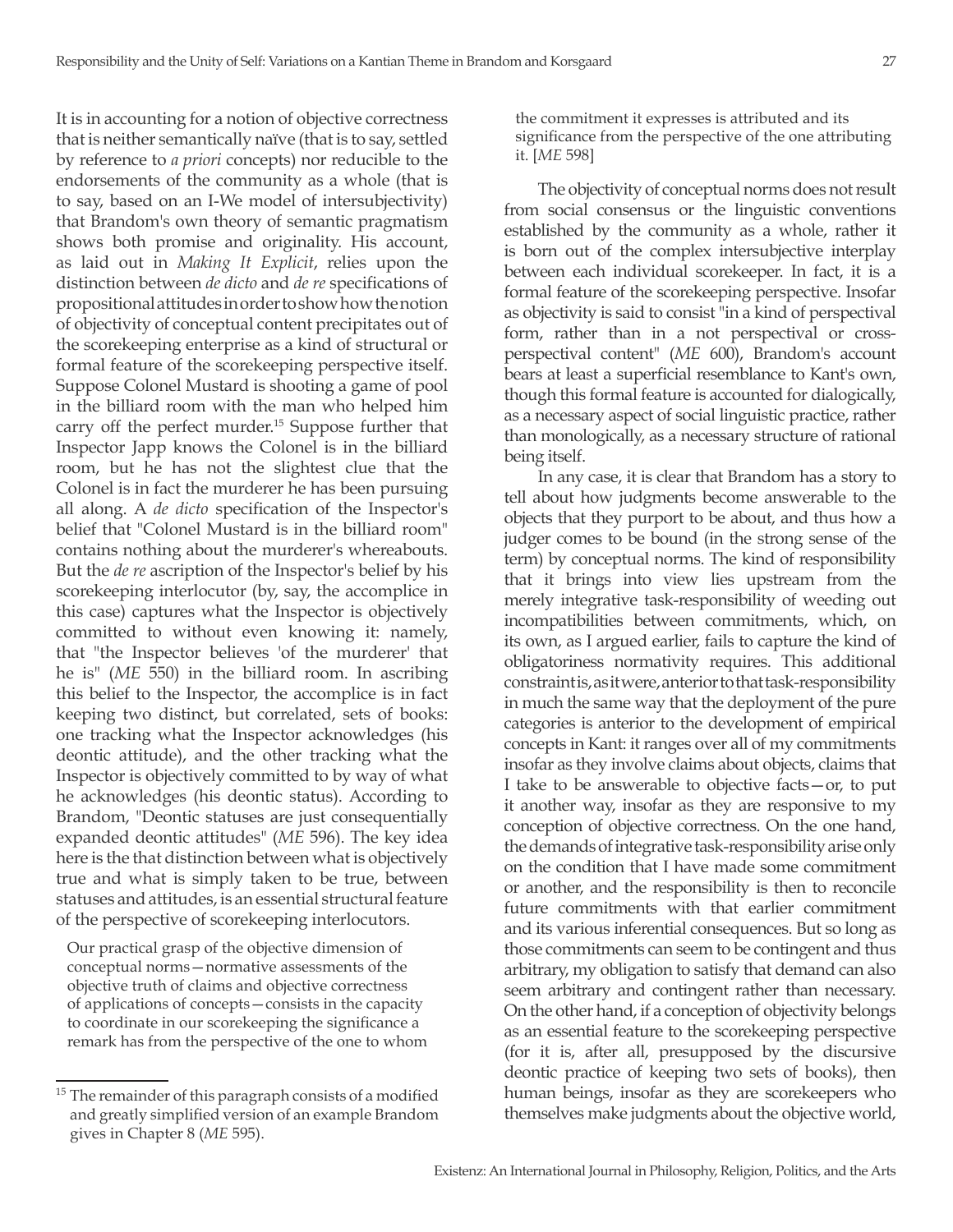are responsible not only to their past commitments, but also to that objective world, that is, to how things actually are, as that is being understood from within their individual perspectives.

Obviously, this is not the objective world of naïve realism. Nor is it an empirical world grounded in the sensory given or a phenomenal world conditioned by Kantian categories. Rather, it is a rich and conceptually contentful world that is ripe with inferential implications. And it is in virtue of the normative implications of this conceptually determined, intersubjective understanding of objectivity, which is implicit within discursive practice, that the further obligation to reconcile one's various commitments into a unified whole ultimately gets its grip on a judger. The answerability of one's judgements to the domain of objects (understood in this pragmatic sense) cannot be understood as a separate form of responsibility that is totally independent of the task-responsibility of selfintegration; on the contrary, the two go hand in hand. It is best understood as the bottom jaw of a two-jawed framework, in the absence of which normativity has no real bite.

## **The Limits of a Representationalist Account of Normative Force**

The theory all-too-briefly surveyed above was originally meant to supply a pragmatist meta-vocabulary that would capture what is expressed by representational vocabulary in terms of social practice. In other words, it was designed to explain what one's assertions about the objective world mean by explaining what one is doing insofar as one is making such assertions. Bearing in mind this fairly narrow focus, it will come as no surprise that the notion of objectivity it advances can only help clarify the nature of normativity insofar as it concerns fundamentally representational locutions, that is, judgments that claim to represent how things are.16 The problem, at least insofar as one is concerned with the practical dimension of human experience, is that moral norms might turn out to be indifferent to facts about how things are, or they might only be indirectly related to such facts, and therefore it is hardly clear that this story will be of any use when it comes to giving

an account of the nature and source of normativity within the practical domain. So, to the extent that one is interested in the moral dimension of human experience, the work that Brandom's theory of objectivity performs in helping to secure the normative force of the integrative task-responsibility will not pay off. Moral norms get no such grip. Barring some further account that also captures what gets expressed by moral and practical vocabulary, Brandom's semantic pragmatism can do no better than to account for moral normativity in terms of the weak responsibility of integrating one's past, present, and future commitments.

In order to see why some additional explanation comparable to the one Brandom provides with respect to judging—is needed in order to secure normativity in the field of action, consider the limits of integrative task-responsibility when taken on its own: whatever my past practical undertakings may be, so long as I successfully integrate my future undertakings with them, I have, as it were, passed the test, I have met my obligation. Consistency supplies sole standard of assessment. In the absence of something like Kant's categorical imperative, which would provide some further normative boundary on what is permissible (in much the same way that Brandom's theory of objectivity sets boundaries for our theoretical endorsements), there is no way of distinguishing between, say, Aristotle's *phronimos*, on the one hand, and a merely clever crook, on the other. Just like the practically wise, the cleverest crooks unwaveringly pursue the means necessary for achieving their devious ends. Both remain consistent in their commitment to their respective ends.

This is why the practical task-responsibility of self-integration will need to be accompanied by some further constraint, a bottom jaw that could give it a bite. This would naturally come in the form of a story about which actions are permissible and which are not—just as the theoretical task of weeding out incompatible commitments needed to be delimited by a story about representations that are in themselves objectively correct. While integrative task-responsibility can explain, on its own, why I am responsible for X as a result of pursuing Y, that kind of obligation is merely conditional—it merely says that a commitment to doing X is instrumentally (but not morally) necessary for maintaining or pursuing one's commitment to Y. Kant, of course, had a name for the kind of conditional obligation that such commitments engender. He called them hypothetical imperatives, in contradistinction to categorical ones. From the point of view of Kantian

<sup>&</sup>lt;sup>16</sup> Brandon writes, "The major explanatory challenge for inferentialists is…to explain the representational dimension of semantic content—to construe *referential* relations in terms of *inferential* ones" (p. xvi).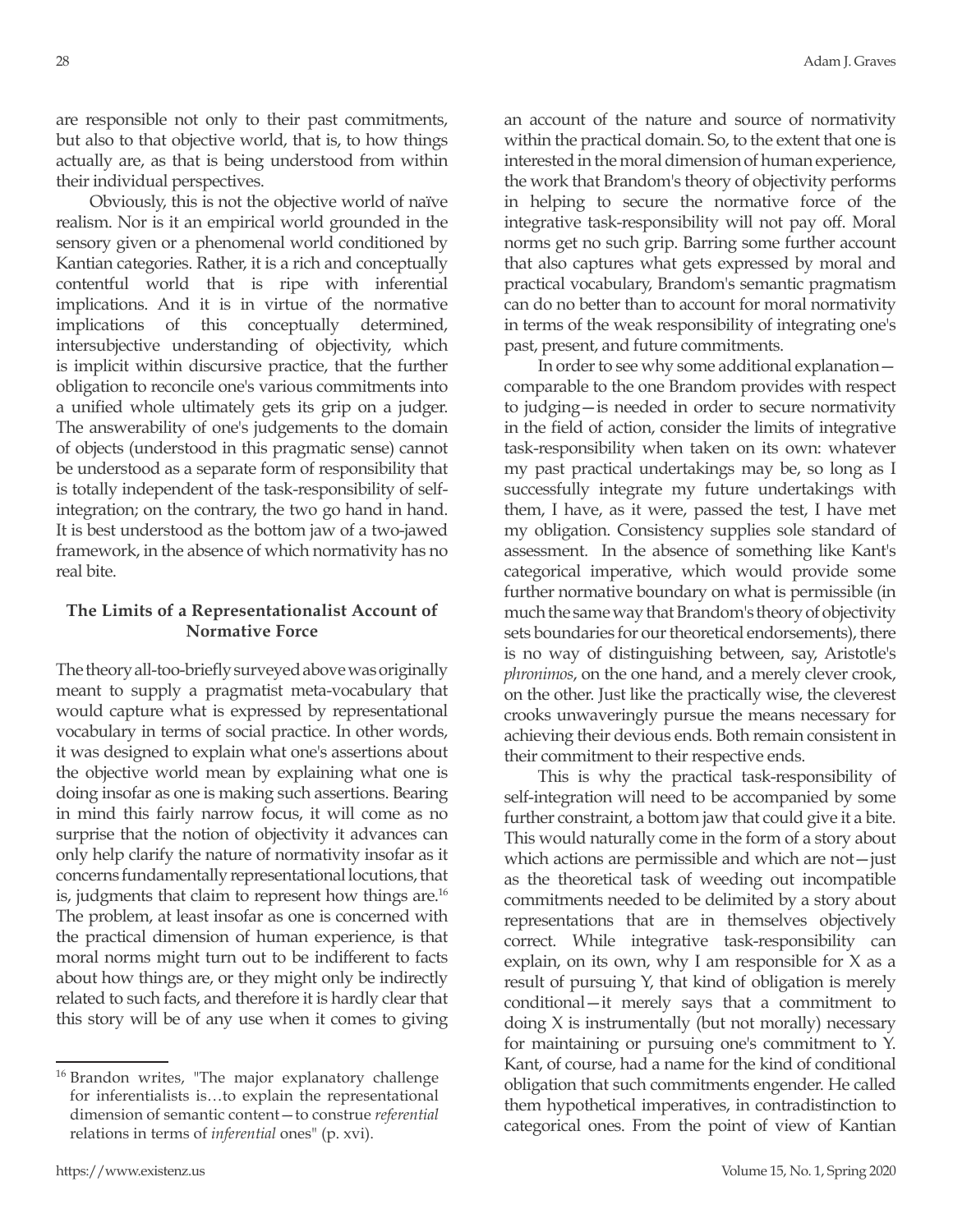morality, hypothetical imperatives lack teeth, since they merely represent "the practical necessity of a possible action as a means to achieving something else that one wills" (*GMM* 4:414). Kant believed that unless it can be additionally shown that I ought to have endorsed X in the first place, or that a commitment to X is necessary regardless of what other commitments I undertake (and thus universal), then I am not bound by it absolutely, that is to say, I am not bound in the strong sense associated with normativity.17 In the absence of something that could do the work of the categorical imperative, even if I had some obligation to root out incompatible practical commitments, I could still go about my life as a kind of moral chameleon, perpetually endorsing ends and then immediately abandoning those ends as soon as I recognize the unwanted commitments they in turn require. One might call this the instrumentalist problem. Barring an account of this kind of moral necessity, the merely integrative theory of responsibility—which might also be expressed in terms of the hypothetical imperative to pursue the means to one's noncompulsory ends—fails to get any grip.18 If all that were expressed by moral vocabulary was the obligation to pursue the means of the ends I have chosen, and nothing bars me from selecting new ends, or nothing compels me to stick with the ends I had previously selected, then that vocabulary would not be genuinely normative. So, it seems as though an account of normativity grounded in the task-responsibility

Or, if it tries to gain traction by insisting that such chameleon-like behavior is just the sort of violation that prevents one from becoming a self (that is, a unified agent), then it faces a different, but equally troubling, consequence: namely, it would then merely require that, for instance, corrupt politicians carry out their treachery in a ruthlessly consistent fashion, and that they do not cave to political pressures when justice comes calling.

of self-integration lacks the ability to do justice to the genuinely normative character of moral discourse.

### **Self-integration and Self**

I believe that Korsgaard's work may help supply the missing element that would allow Brandom's pragmatist approach to more fully account for normativity in the practical domain. Her theory of self-constitution is able to answer the instrumentalist problem in a way that would be acceptable to Brandom, that is to say, in a way that does not require her to endorse the type of two-staged semantic theory that Brandom had accused Kant of employing. She does this by showing that the categorical and hypothetical imperatives are really two sides of the same coin—they are both principles of practical reason that serve to unify the will. This move not only has the effect of placing a kind of downward pressure on the principles of practical reason (showing how their contents emerge from within the socially determined space of reasons rather than out of the thin air of a priori reasoning) but it also reveals how the weak form of responsibility associated with selfintegration can be joined to a much stronger form of responsibility—the kind of responsibility that Kant has associated with an *a priori* foundation, namely, the pure practical reason, but which Korsgaard will now associate with the role of concrete practical identities.

At first sight, Korsgaard seems to pursue a line of thought that would only yield the weak obligation associated with the task-responsibility of selfintegration. She argues that "action is self-constitution" and that "what makes actions good or bad is how well they constitute you."19

The task of self-constitution involves finding some roles and fulfilling them with integrity and dedication. It involves integrating those roles into a single identity, into a coherent life. [*SN* 25]

So far, so good. But we have seen time and again that this kind integrative requirement, when taken on its own, lacks normativity in the strong sense. Korsgaard argues, though, that this act of self-integration actually involves an additional requirement—not one that is extraneous to the first requirement, but rather one that is implied or presupposed by it. And that is the recognizably Kantian requirement that "we can only

<sup>&</sup>lt;sup>17</sup> For Kant, even the existence of a universally shared end (namely, happiness) proves insufficient for establishing an absolute command of the means to that end, since there can be no surefire principle for determining once and for all what means would actually bring that particular end about. Thus, even a hypothetical imperative that incorporates a universal end "cannot, to speak precisely, command at all, that is, present actions objectively as practically necessary" (*GMM* 4:418). Therefore, Kant claims, "the question of how the imperative of morality is possible is undoubtedly the only one needing a solution" (*GMM* 4:419).

<sup>19</sup> Christine M. Korsgaard, *Self-Constitution: Agency, Identity, and Integrity*, New York, NY: Oxford University Press 2009, p. 25. [Henceforth cited as *SC*]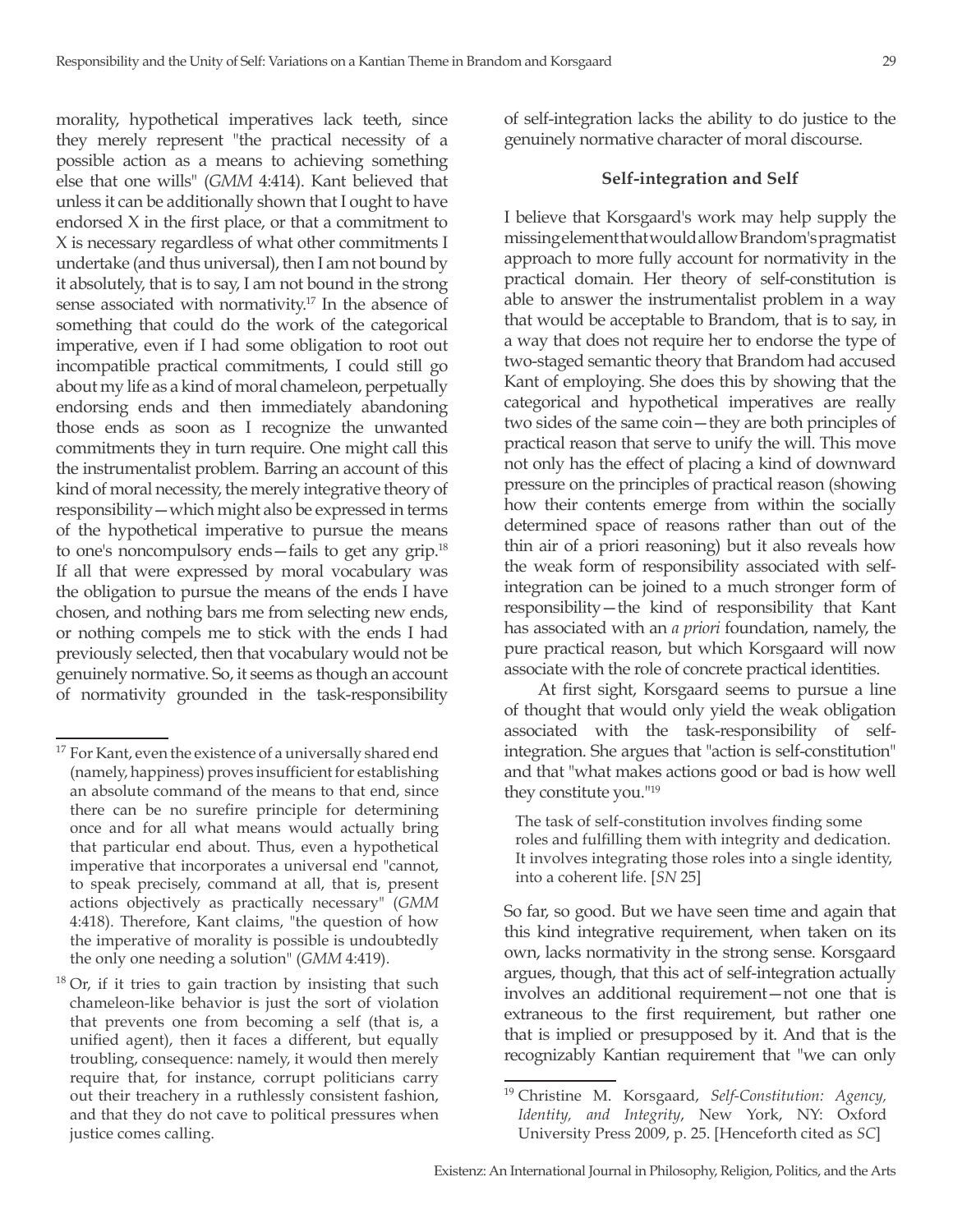attach the 'I will' to our choices if we will our maxims as universal laws" (*SC* 76). In other words, the test of selfintegration (which, a moment ago, I had characterized in terms of the merely weak form of obligation connected with hypothetical imperatives) is itself bound up with the test of universalizability that is more typically associated with the categorical imperative. This claim namely, that hypothetical imperatives reflect an aspect of the categorical imperative—is Korsgaard's distinctive contribution (distinctive in that it represents a rather dramatic departure from what Kant is generally taken to have claimed).

Korsgaard defends her position by contrasting it with the possibility of what she calls "particularist willing." To see why hypothetical imperatives require willing one's maxims as universal laws (as is the case with the categorical imperative)

we need only consider what happens if we try to deny it. If our reasons did not have to be universal, then they could be completely particular—it would be possible to have a reason that applies only to the case before you, and has no implications for any other case. [*SC* 72]

A particularist will would therefore be one determined by immediate inclinations or impulses, rather than principles. This, it must be stressed, is not the same thing as acting on the principle "I shall do things I am inclined to do, simply because I am inclined to do them"—for that would actually amount to acting on a universal principle, namely the principle to treat inclinations as such as reasons. A truly particularist will would "eradicate the distinction between a person and the incentives on which he acts." Instead of unifying the self, a particularist will would reduce one to "a series, a mere heap of unrelated impulses, and as a result, nothing resembling a self would remain" (*SC* 76). So, Korsgaard writes, "the reason that I must conform to the hypothetical imperative is that if I don't conform to it, if I *always* allow myself to be derailed by timidity, idleness, or depression, then I never really *will* an end" in the first place—the very idea of willing an end would remain unintelligible (*SC* 69).

It is worth noting that Korsgaard is addressing the same worry I had expressed about theories that appeal solely to the task-responsibility of integration when trying to explain the normativity of moral discourse. The worry (which I called the instrumentalist problem) was that this task-responsibility alone could not justify the stability of my commitments. That is to say, it could not explain why I must maintain any of my commitments over time, unless those commitments were themselves anchored in something else that was genuinely normative (in the way that our judgements are thought to be answerable to objects). Korsgaard's argument against the possibility of a particularist will demonstrates that one needs to act on reasons or principles in order to be an autonomous self (rather than a mere heap of impulses). That, in turn, implies that the (principled) stability of one's commitments is a necessary condition of agency itself. So, Korsgaard ultimately avoids the instrumentalist problem and explains the source of normativity within the practical domain without having to anchor her theory in a transcendental story about pure practical concepts, or a theory about objective normative facts.

Moreover, it is precisely because Korsgaard conceives of the reasons or principles upon which individuals must act as being supplied by an individual's contingent practical identities (rather than transcendental concepts) that her theory is ultimately of a piece with Brandom's own pragmatist strategy. In other words, she too might be read as turning Kant's transcendental approach on its head and giving it a social-pragmatist twist. According to Korsgaard, it is not the operations of pure practical reason but rather the "practical conceptions of our identity" as teachers, artists, or public health experts that are said to "determine which of our impulses we will count as reasons" (*SN* 129). Thus, moral obligations arise, at least in part, from one's practical identity, taken in a fairly concrete sense:

The conception of one's identity in question here is not a theoretical one, a view about what as a matter of inescapable scientific fact you are. It is better understood as a description under which you value yourself. [*SN* 101]

The necessity to act on universal principles, even when engaged in merely hypothetical imperatives, explains how we can in fact "be bound by obligations that spring from conceptions of our identities which are not in themselves necessary" but are rather contingent, which is to say, honed through social practice (*SN* 129).

Nevertheless, in order to complete her story about the nature of these identities, I would argue that Korsgaard would need to follow Brandom in taking Kant one step further in the direction of Hegel. Just as Brandom had shown how the normative force of objectivity precipitates out of the soup of intersubjective scorekeeping, I think Korsgaard could show that the